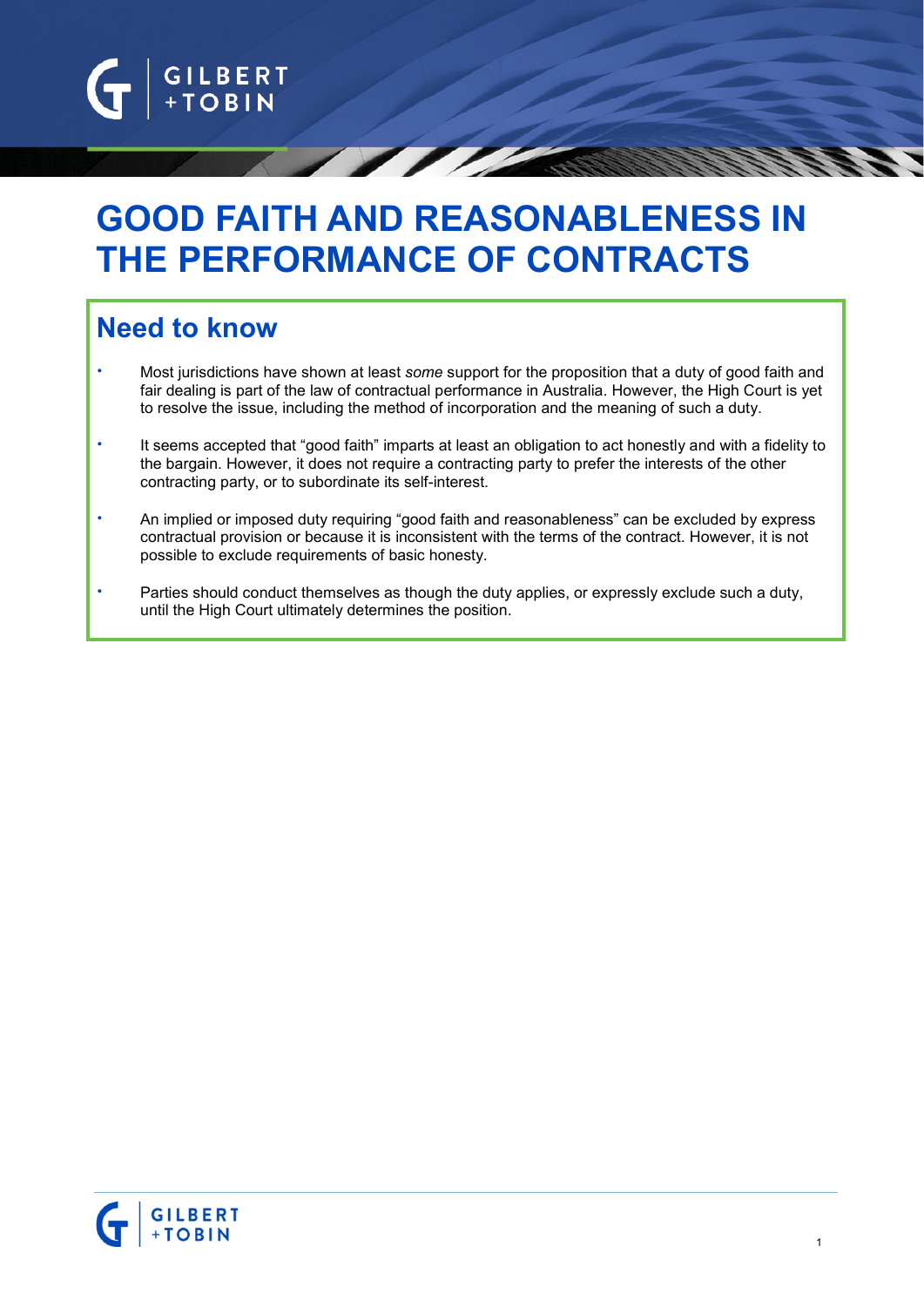#### **1 The role of good faith and reasonableness in the performance of contracts**

The role of good faith and reasonableness in the performance of contracts is not currently settled in Australia. The High Court has acknowledged the importance of this issue, and the uncertainty it has caused, but has not yet been presented with an appropriate case in which to consider the matter and resolve it.<sup>[1](#page-2-0)</sup>

While recognising this<sup>2</sup>, most jurisdictions have shown at least *some* support for the proposition that an obligation or duty of good faith and fair dealing is part of the law of contractual performance in Australia in some way.

Different approaches include:

- good faith, in some degree or to some extent, is part of the law of performance of *all* contracts;[3](#page-3-1)
- a duty of good faith and reasonableness will be incorporated into a contract where the requirements for implication of a term in fact are met (including that the term is *necessary* for business efficacy);<sup>[4](#page-3-2)</sup> and
- some courts draw analogies between the exercise of administrative law powers and the exercise of contractual rights and discretions, and import fetters preventing the exercise of the right/discretion for a purpose outside the contract, "capriciously", "arbitrarily" or "unreasonably".[5](#page-3-3)

#### **2 Content of the duty to act in good faith and reasonably**

The usual content of the obligation to act in "good faith" is considered to be:

- an obligation to act honestly and with a fidelity to the bargain;
- an obligation not to act dishonestly and not to act to undermine the bargain entered or the substance of the contractual benefit bargained for; and



What is necessary to satisfy the duty will depend on the contractual and factual context (including the nature of the contract or contextual relationship). However, it does not place contracting parties in a fiduciary relationship and therefore does not require a contracting party to prefer the interests of the other contracting party, or to subordinate its self-interest. It is good faith or fair dealing between the parties by reference to the bargain and its terms that is called for.[7](#page-3-5)

### **3 Excluding good faith obligations**

While it is not possible to exclude an obligation to act "honestly" and "with fidelity to the bargain", any additional obligation to act "reasonably" may be excluded either by express contractual provision or because it is inconsistent with the terms of the contract.[8](#page-3-6)

#### **4 Good faith in an era of uncertainty**

Until the existence and content of the imposed duty to act in good faith and reasonably is resolved, the prudent course is:

- to exercise broad express contractual rights and discretions in a way that is consistent with the imposition of a duty of good faith and reasonableness (ideally for a legitimate, documented business reason); and
- to draft clauses appropriately where a broad express right or discretion is intended to not be subject to an obligation to act reasonably (or to otherwise expressly provide for the method and standard of exercise).

For example, a termination for convenience clause might appropriately be worded to allow a party to "terminate for any reason, at any time and in its absolute discretion". This, together with

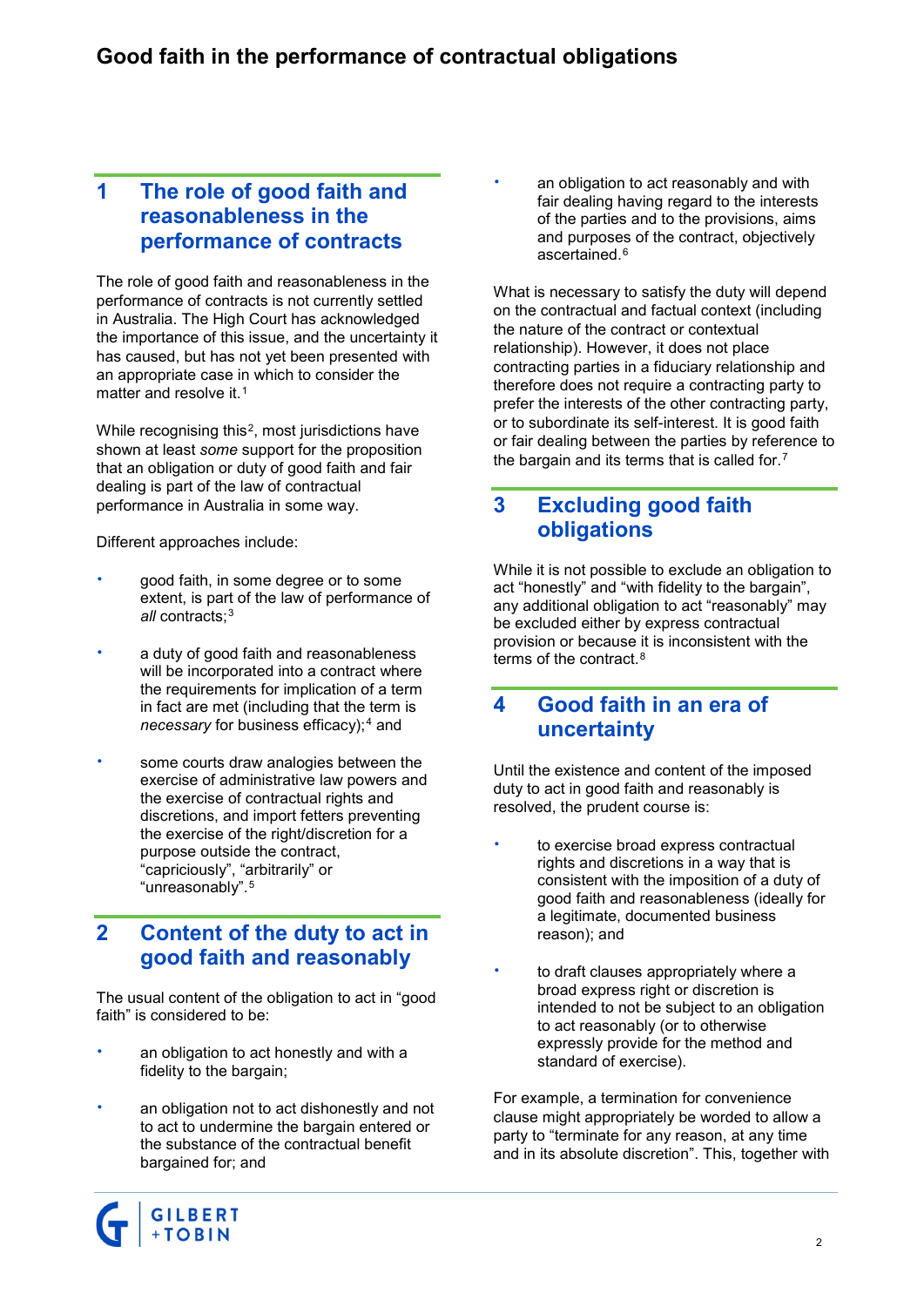# **Good faith in the performance of contractual obligations**

a term expressly excluding all implied terms, would indicate the intention of the parties to exclude any good faith constraint that incorporates reasonableness in addition to honesty.[9](#page-3-7)

#### **5 Other fetters on contractual rights and discretions**

Even if a duty of good faith and reasonableness is ultimately not found to be part of the law of performance of contracts in Australia, or is not found to apply in a particular case, the courts may still fetter broad contractual rights and discretions either as a matter of construction or by the implication of a term.

Some examples include:

- either as an implied term or a rule of construction, the courts will impose an obligation for each party to do all that is reasonably necessary to secure performance of the contract;<sup>[10](#page-3-0)</sup>
- where one party has an express right or discretion, the exercise of which will significantly affect the interests of the other party if the holder of the power is satisfied that a certain state of affairs exists, the words of the contract are fairly readily construed as requiring a reasonable as well as honest state of satisfaction;<sup>[11](#page-3-8)</sup> and
- a term can be implied that a party is not unreasonably to withhold its consent to an action or conduct by the other party. A similar term can be implied to a provision which contemplates that both or all of the parties will consent to a specified activity.[12](#page-3-1)

# <span id="page-2-0"></span>**ENDNOTES**

 $\overline{a}$ 

<sup>1</sup> In *Royal Botanic Gardens and Domain Trust v South Sydney City Council* [2002] HCA 5; (2002) 240 CLR 45, Gleeson CJ, Gaudron, McHugh, Gummow and Hayne JJ at [40] recognised the "debate" but found that particular case would be an "inappropriate occasion" to resolve it. Kirby J (at [88]) and Callinan J (at [155]) also found it "unnecessary" to address the issue. In *CBA v Barker* [2014] HCA 32; (2014) 253 CLR 169, French CJ, Bell and Keane (at [42]) and Kiefel (at [107]) stated that their conclusion that an term of mutual trust and confidence was not implied into employment



 contracts as a matter of law should not be taken as reflecting on the question of an obligation to act in good faith. The position has been described for example as "not settled" (*United Group Rail Services Limited v Rail Corporation New South Wales* [2009] NSWCA 177 per Allsop P at [61], with whom Ipp and Macfarlan JJA agreed) and an "open question" (*Acton Real Estate Pty Ltd v Shemiran Pty Ltd* [2011] WASCA <sup>3</sup> See United Group Rail Services Limited v Rail Corporation *New South Wales* [2009] NSWCA 177 at [61] in which the numerous previous authorities are cited. See also *Caswell v Sony/ATV Music Publishing (Australia) Pty Ltd* [2014] NSWSC 841; *JR Consulting & Drafting Pty Ltd & Anor v Cummings & Ors* [2014] NSWSC 1252; *Video Ezy International Pty Ltd v Sedema Pty Ltd* [2014] NSWSC 143. In *Cordon Investments Pty Ltd v Lesdor Properties Pty Ltd* [2012] NSWCA 184, Bathurst CJ (with whom Macfarlan and Meagher JJA agreed) held that the Respondent's actions in not disputing that it was appropriate to imply into a joint venture agreement an obligation that the parties would act in good faith towards each other was "consistent with the approach adopted in a number of decisions of this Court" (at [144]); *Alstrom Ltd v Yokogawa Australia Pty Ltd* [2012] SASC 49 at [596]. <sup>4</sup> See *Esso Australia Resources Pty Ltd v Southern Pacific Petroleum NL & Ors* [2005] VSCA 228 per Warren CJ, Buchanan and Osborn JJA, confirmed in *Specialist Diagnostic Services Pty Ltd (formerly Symbion Pathology Pty Ltd) v Healthscope Pty Ltd & Ors* [2012] VSCA 175 per Buchanan, Mandie and Osborn JJA. See also *Tote Tasmania Pty Ltd v Garrott* [2008] TASSC 86 at [16], *Capital Aircraft Service Pty Ltd v Brolin* [2007] ACTCA 8 at [24]. <sup>5</sup> See eg *Braganza v BP Shipping Ltd* [2015] UKSC 17; [2015] 1 WLR 1661 at [22], citing Rix LJ in *Socimer International Bank Ltd v Standard Bank London Ltd* [2008] EWCA Civ 116 at [66]; *Minister for Immigration and Border Protection v SZVFW* [2018] HCA 30; 92 ALJR 713 at [132] per Edelman J. <sup>6</sup> This summary by Allsop CJ in *Paciocco v ANZ* [2015] FCAFC 50 at [288] (with whom Besanko and Middleton J agreed) is said to be extracted from early NSWCA cases which can be seen as the foundation of the law of NSW on the duty of good faith in contractual performance (the issue was not considered in the (unsuccessful) appeal: *Paciocco v ANZ* [2016] HCA 28). The summary was also set out by Allsop P in *Macquarie International Health Clinic Pty Ltd v Sydney South West Area Health Service* [2010] NSWCA 268 at [12]. See also the often-quoted formula suggested by Sir Anthony Mason, which has been said to be consistent with these Australian authorities: *Macquarie International Health Clinic Pty Ltd v Sydney South West Area Health Service* [2010] NSWCA 268 at [146] per Hodgson JA (with whom Macfarlan JA agreed and Allsop P agreed subject to additional reasons).

<sup>7</sup> *Paciocco v ANZ* [2015] FCAFC 50 at [289] and [290]. The issue was not considered in the (unsuccessful) appeal: *Paciocco v ANZ* [2016] HCA 28.

<sup>8</sup> *Vodafone Pacific Ltd v Mobile Innovations Ltd* [2004] NSWCA 15.

<sup>9</sup> As was the case in *Solution 1 Pty Ltd v Optus Networks Pty Ltd* [2010] NSWSC 1060 (applying *Vodafone Pacific Ltd v Mobile Innovations Ltd* [2004] NSWCA 15). See also *Bartlett v ANZ* [2016] NSWCA 30 where there was no implied restriction on an express power to terminate "for any reason" (per Macfarlan JA at [86]-[87] and Meagher JA at [106]-[107]; Simpson JA not deciding). See also *Questband P/L v Macquarie Bank Limited* [2009] QCA 266 at [66]. This has been cited with approval (although unnecessary for the decision) in *Platinum United II Pty Ltd v Secured Mortgage*